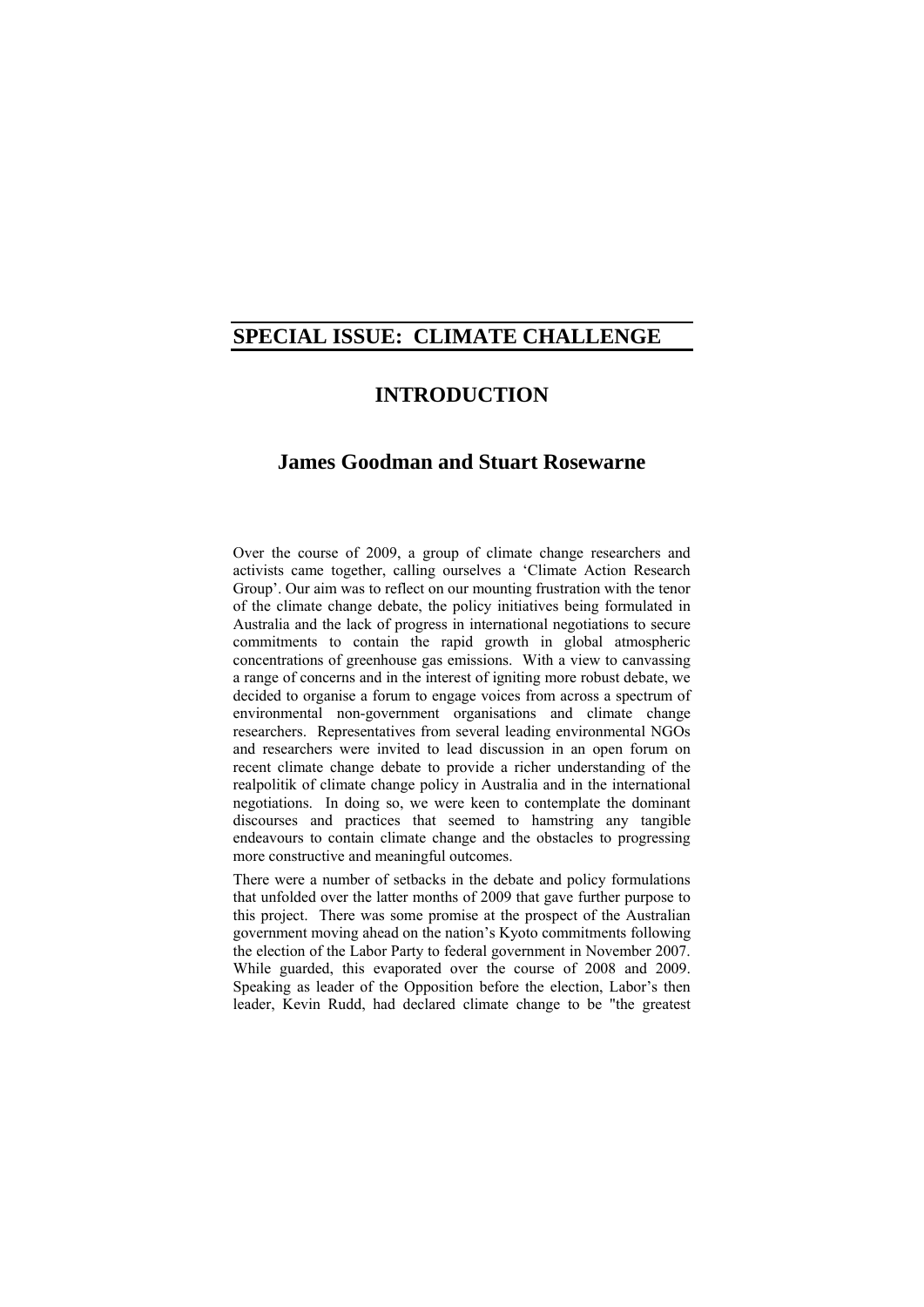moral, economic and social challenge of our time" and called for a 60% cut in greenhouse gas emissions before 2050. This declaration seemed to be much more than just rhetoric because the first official act of the newly-elected Labor Party was to ratify the Kyoto Protocol. Prime Minister Rudd was received with acclaim by participants at the Bali Climate Change Conference held in December 2007 when he presented the ratification documents to the United Nations General Secretary. There was also the possibility that some concrete initiatives could emerge from the Labor Party's engagement with the climate change debate, particularly with the Garnaut Climate Change Review Interim Report that had been commissioned by State and Territory Labor governments and the federal Labor Party while in opposition, in February 2008, and the release of a series of related reports culminating in the Garnaut Climate Change Report in July 2008.

However, it was not long before this political promise was eclipsed by the abandonment of any meaningful commitment to emissions reduction. A paltry target of unconditional 5% emissions-reduction-by-2020 target was declared as the Government's key objective. Moreover, the means of achieving this, the so-called Carbon Pollution Reduction Scheme, was buoyed by a raft of concessions and subsidies to the big emitters. These were then expanded following negotiations with the Liberal Opposition, then led by Malcolm Turnbull, in order to secure passage of the Carbon Pollution Reduction Scheme Bill. An internal Liberal Party furore unseated Turnbull as Leader of the Opposition, and saw him replaced by the climate change denier, Tony Abbott. With the Green Party voting against the Scheme as an ineffective measure, the two parties successfully blocked the Bill in the Senate. The political fall-out fatally undermined Rudd. His replacement as Labor leader and Prime Minister, Julia Gillard, then pushed Labor's commitment to climate change policy into the shadows.

This retreat from substantive action was also reflected in the international climate change negotiations. The December 2007 United Nations Framework Convention on Climate Chane deliberations highlighted the great difficulty in garnering a global commitment for effective action. The Bali Road Map did seek to chart some direction for subsequent negotiations, and Bali introduced some new elements to the negotiating table. Most obviously Bali positioned the 'Reducing Emissions from Deforestation and Forest Degradation' scheme as a key mechanism, which as a carbon credit offset mirrored some of the worst aspects of the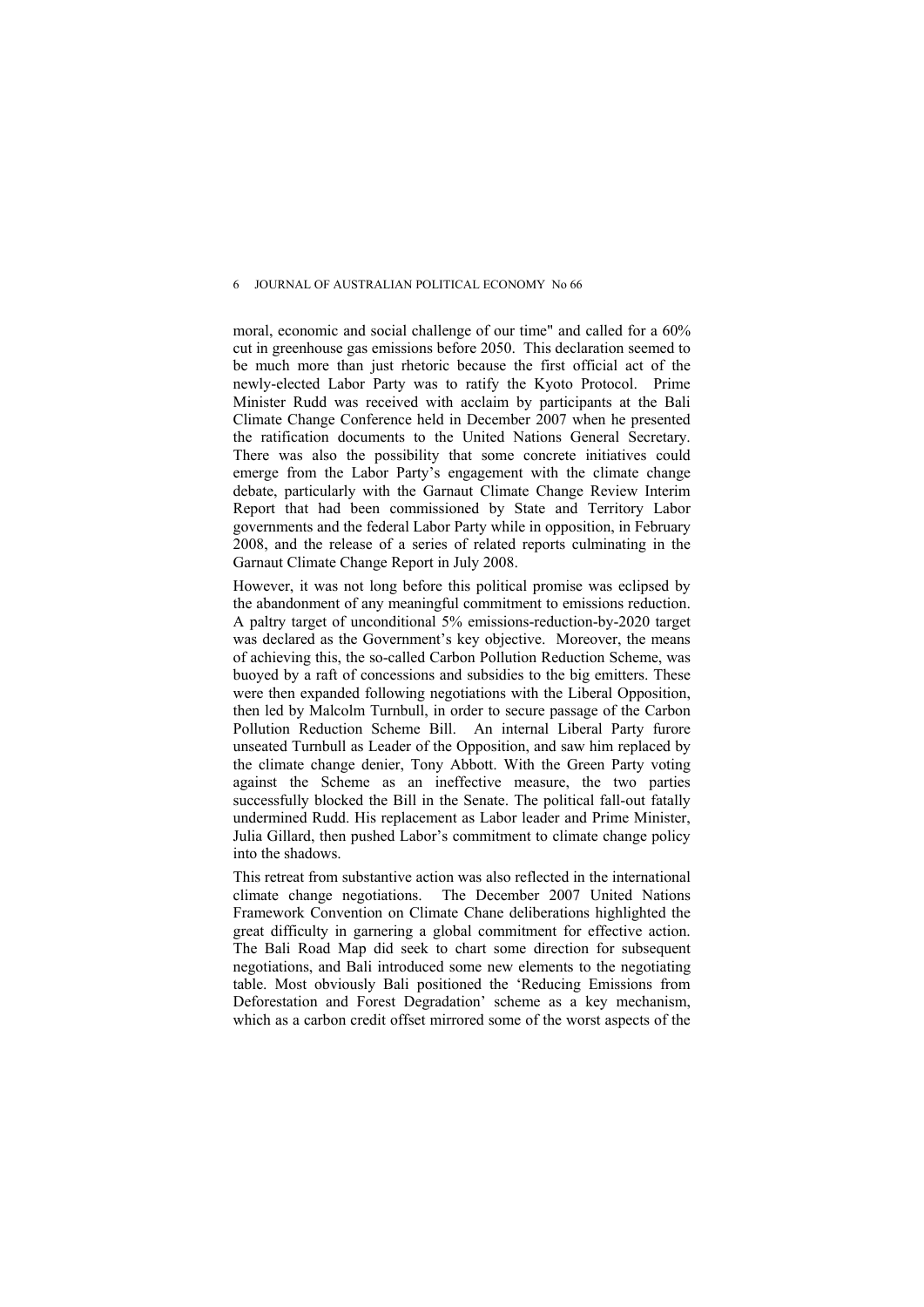Kyoto Protocol and in particular the Clean Development Mechanism. It also offered mechanisms to engage the developing nations of the South more systematically in global efforts to contain emissions, including measures to facilitate the transfer of technology and a proposal for financing support for adaptation initiatives. But there was no progress to speak-of in the subsequent UNFCC negotiations at Bonn in June 2008.

The urgent need for critical reflection on climate change politics was intensified by the dismal failure of the Copenhagen COP15 meeting in December 2009. Copenhagen was perhaps the most robust meeting of all the UNFCCC deliberations to date, given the resources that governments and businesses threw at the negotiations, and the extraordinarily active participation of environmental non-government organisations. The efforts of the Danish state to frustrate the NGOs' lobbying endeavours did little for positive and democratic outcomes, the Copenhagen Accord being a last minute stitch up among a small group of powerful nations. Copenhagen had a ricochet effect on the Australian political landscape, undermining the Labor government's climate change agenda and, more particularly, confidence in Prime Minister Rudd who had invested so much personal energy to take a lead role in the negotiations. The failure proved to be a further undoing of Rudd's leadership and thus his Prime Ministership and it ultimately cruelled the Labor government's climate change policy strategy.

Such was the context in which the forum behind this special issue of the Journal of Australian Political Economy was organised. We invited researchers and activists to contribute papers across four key debates. The day commenced with presentations on carbon markets and regulation for renewables that included contributions from Owen Pascoe, on behalf of the Australian Conservation Foundation, and John Connor from the Climate Institute. This session was followed with a debate that focused on technological pathways towards a sustainability versus a lowtech, eco-sufficiency future. An afternoon session turned attention to other emergent political projects and, in particular, to climate justice campaigns. The concluding section drew on the experiences of the Climate Action Network Australia, Friends of the Earth and the Australian Youth Climate Coalition. Debate over the day was lively and constructive. Participants were subsequently invited to develop their presentations for possible publication. The Journal then issued an open invitation for contributions for this special issue on climate change.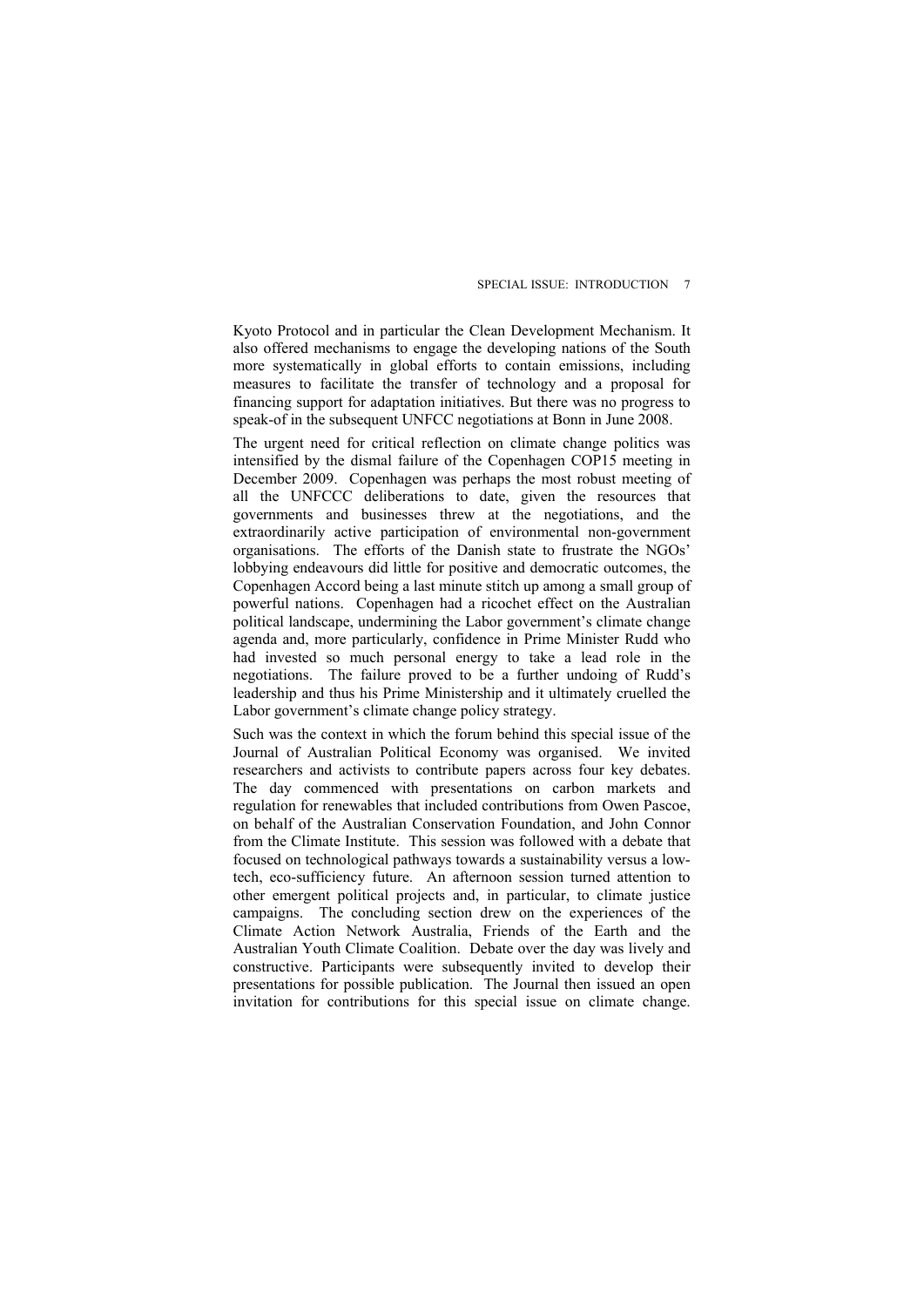#### 8 **JOURNAL OF AUSTRALIAN POLITICAL ECONOMY No 66**

Several papers, in addition to those that emerged from the forum, were submitted, and all papers were subjected to blind review.

### **An Overview of the Special Issue**

Our intention has been that this special issue of the Journal of Australian Political Economy should present some new and controversial insights into the climate change debate, and we hope it delivers.

The first two papers, by Ben Spies-Butcher and Stuart Rosewarne, respectively examine the purported economic foundations of the Australian policy focus on market-based measures. In different ways, each paper emphasises the lack of integrity in proposed policy frameworks, and highlights some of the ostensible theoretical foundations of the policy proposals and the contradictions that flow from this. With their different emphases envisaging a sustainable future, the presentations by Mark Diesendorf and Ariel Salleh provided perhaps the more controversial session of the forum, and the papers published, along with the paper by Greg Buckman here, underscore this impression. Buckman identifies some of the limitations that stand in the way of satisfactory progress on a renewable energy ambition. Diesendorf seeks to paint a positive scenario, arguing that the effectiveness of this ambition needs to be tied to a 'no-growth' or steady-state economic program. Somewhat controversially, he positions his intervention in opposition to the concerns advanced by red-green environmentalists and ecofeminists by identifying three objectives that must be met: energy efficient technologies, reduced consumption and population control. Diesendorf's vision of "an ecologically sustainable and socially just society" is framed in terms of the steady-state economy thesis, and this is counter posed to the ecosufficiency position advanced by Salleh, but he leaves open the red-green question. Needless to say, the different components of this steady-state economy thesis will invite some interest and questioning especially in so far as the form of this society is somewhat ill-defined.

One question that Diesendorf asks is "whether the [envisioned steadystate] economic system can still be described as capitalism?" The question is left hanging, and yet this is perhaps among the most crucial of the preoccupations that framed the contributions in this special issue. While there is unanimity in identifying the fossil-based energy-intensive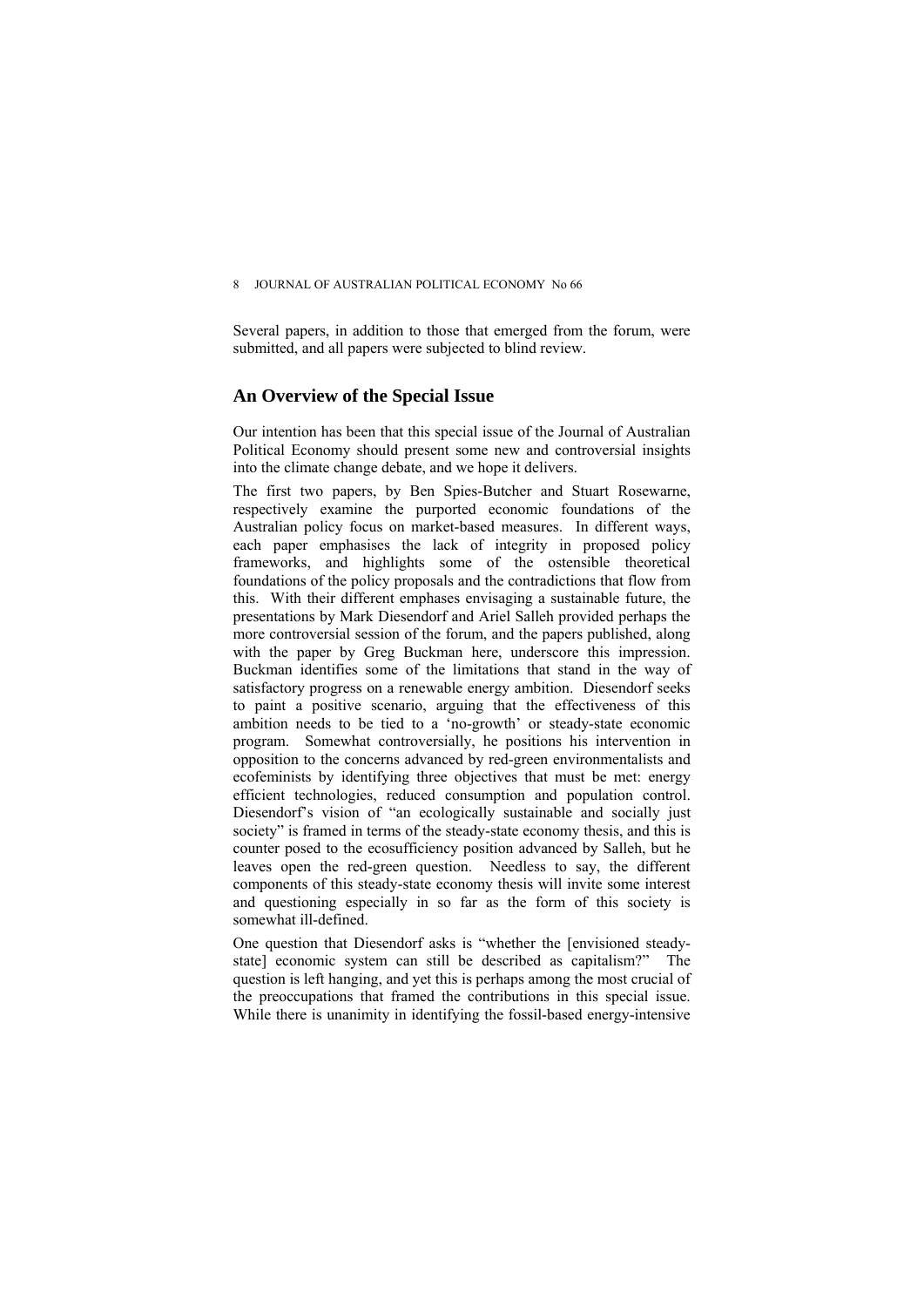economy as causing the explosion in greenhouse gas emissions, most contributors concur that this is more than a technological challenge. The development of capitalism has been predicated on the burning of fossil fuels, and fossil fuels have fired the engines of capitalism's exponential growth.

The general consensus of the papers seems to be that climate change can only be arrested by bringing an end to economic growth, and this necessarily means confronting the irreducible imperative of capital to accumulate. But the form that this post-growth vision would assume is the subject of some debate. One emphasis urges a recasting of the organisation and focus of production, and, explicitly or by inference, advocate a more radical social transformation than Diesendorf envisages. Salleh's paper rejects high-tech ecological modernisation solutions altogether – on both ecological and social justice grounds – adopting an approach to climate change inspired by the low carbon economic models developed by many cultures in the global South. Salleh is joined by James Goodman in making the case for abolishing the capitalist conception of the structure and nature of work, including the constitution of labour – and nature – as a commodity, with the object of abolishing labour's alienation from nature. They aim to heal the metabolic rift created by capitalism, to reconstitute a markedly different relation with nature, one framed in terms of regenerative labour. Anitra Nelson also charts nature-society relations beyond capitalism, presenting a spatial dimension, that replaces the market system based on commodity production with a more locally-oriented economy.

## **A New Internationalism?**

Many of the contributions are also concerned to address the inseparability of climate change policies at the national and global levels. Climate justice is an organising theme that forces consideration of how the policy emphases formed under the United Nations Framework Convention on Climate Change may contribute to deep-seated global inequalities, overlooking the ecological debts of the global North's material expansion. The social and political forces that challenge this order are explored in the context of the different dimensions of global climate justice campaigns by several papers, as are the ideas of the shape of a socially and ecologically sustainable future that draw on these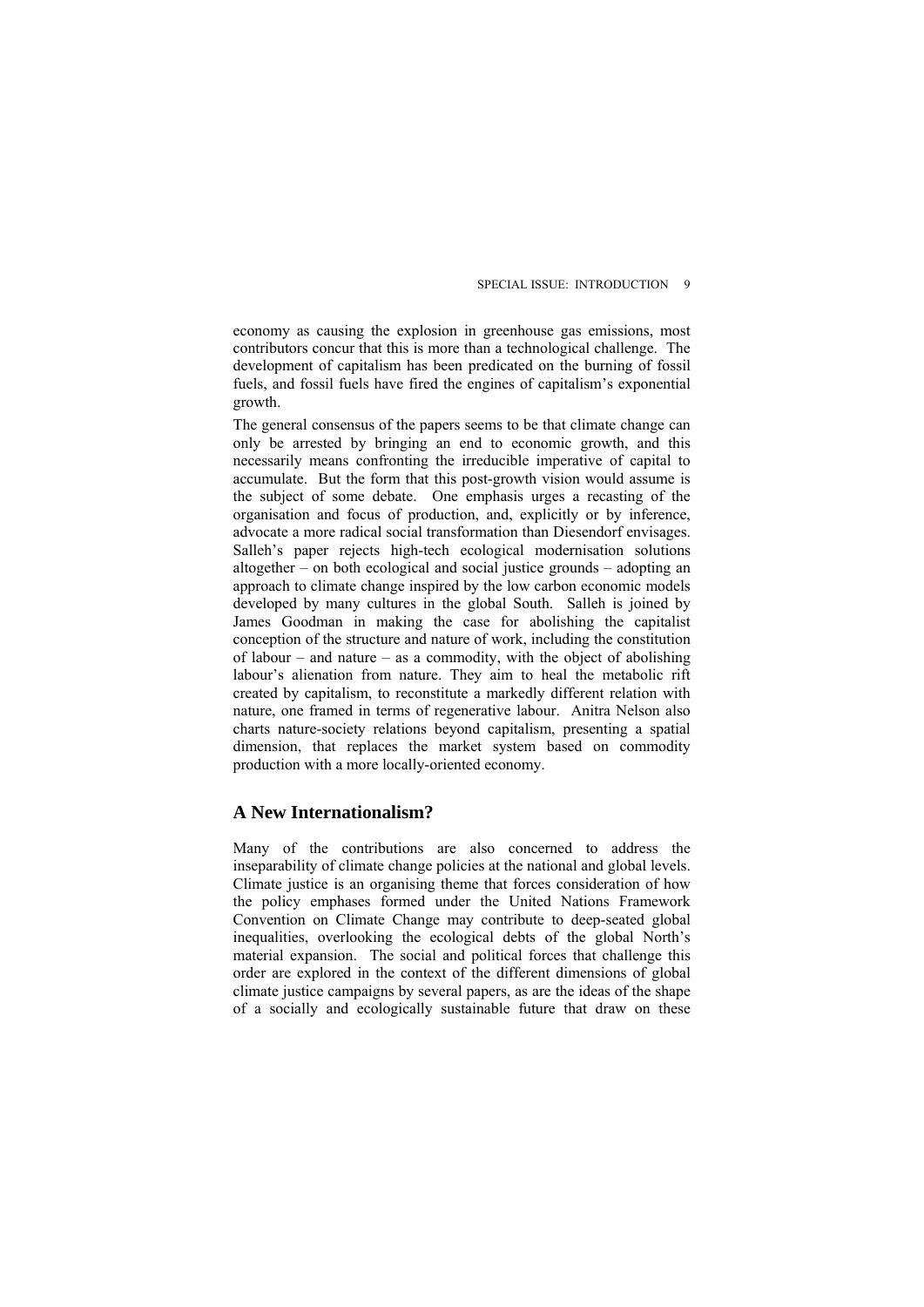struggles for their inspiration. Geoff Evans examines the struggles to contain coal mining and the generation of fossil-fuel based electricity in the Hunter Valley. Moving from the local to the global, Patrick Bond and Michael Dorsey analyse how this climate justice struggle is being played out internationally. In a powerful critique of the role of one individual who has contributed to the hegemony of the neoliberal, fossilfuel order, they also highlight the measure of the forces that must be confronted in the struggle for climate justice. The study by Stephanie Long, Ellen Roberts and Julia Dehm explores this challenge in their examination of global environmental NGOs efforts to block the UNproposed Reducing Emissions from Deforestation and Forest Degradation initiative. The study highlights the dilemma that confronts climate justice activists of deciding whether it makes strategic sense to participate within the UNFCCC deliberative processes and face the possibility of incorporation, or to continue to campaign outside and against the process.

Envisaging these futures, in turn, prompts other contributors to reflect on how this social transformation might be progressed. Linda Connor, drawing on anthropological insights, considers the different forces, social, psychological and material, that can frustrate support for climate change action. Rebecca Pearse complements this analysis to critically reflect on the effectiveness of the social and political forces that have emerged to challenge the hegemonic market-based, neoliberal commitments to growth. These explorations of climate justice campaigns point to one hopeful strategic direction, and one that is bound up with envisaging a sustainable future – a new kind of internationalism, one that some papers advocate should enjoin the people's agenda as defined at Cochabamba.

The World People's Conference on Climate Change and the Rights of the Mother Earth was held at Cochabamba, Bolivia, in April 2010 as a way of superseding the failed Copenhagen talks. However, the UNFCCC has remained unresponsive to the people's recommendations formulated by the 35,000 global citizens who participated. Instead, the most recent UNFCCC negotiations, held in Cancún in December 2010, have delivered what the mainstream media has described as a "modest deal" for progressing agreement on schemes to reduce deforestation supporting the transfer of low-carbon technologies and establishing a 'Green Fund' to shield countries from the effects of climate change. But, despite commitments by all major economies to reduce emissions, the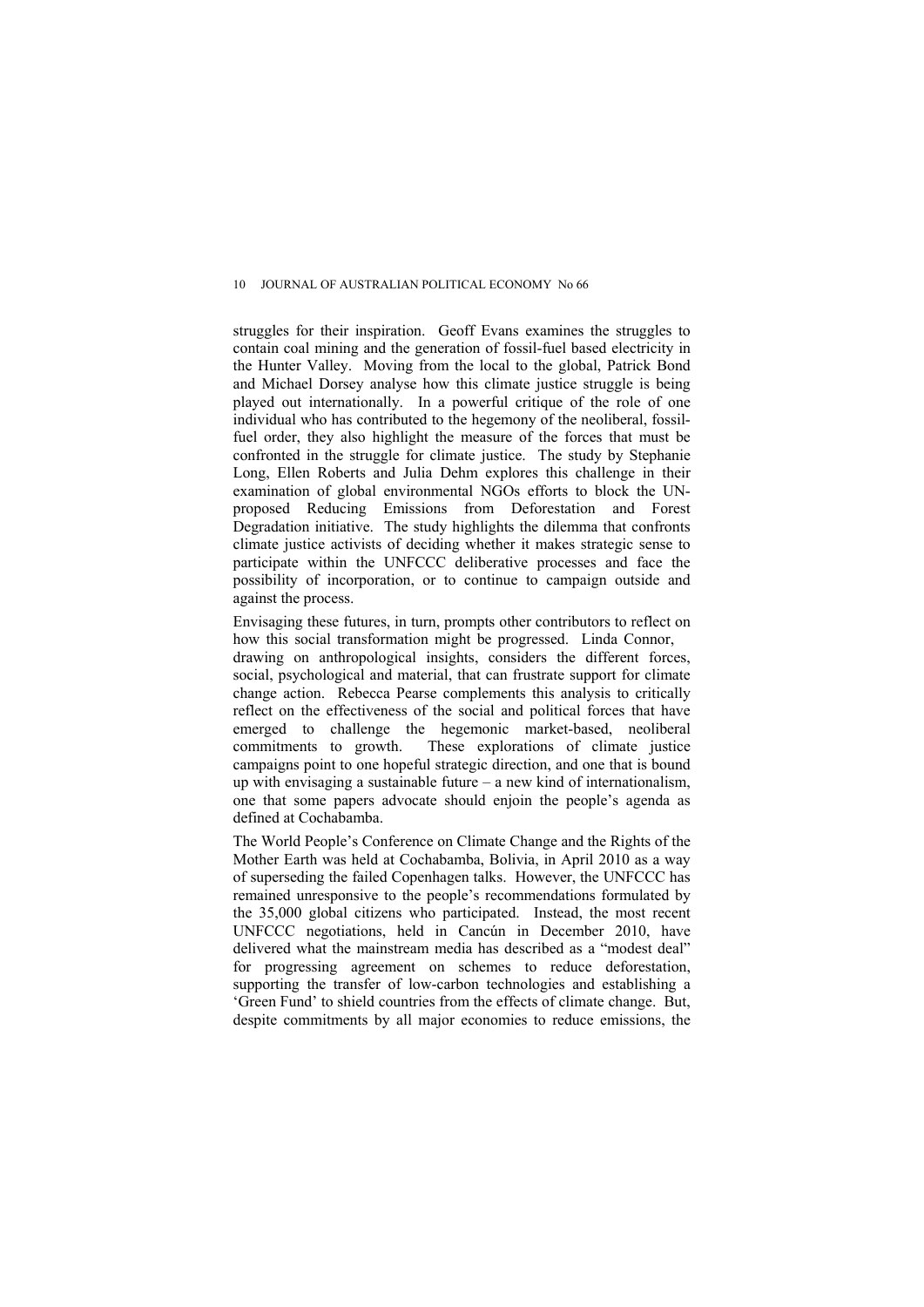commitments remain voluntary and even these will not be sufficient to keep global emissions temperature increases below 2°C. Some estimates now suggest that if the Cancun commitments are realised, the earth is on course for a  $3^\circ$ +C warming, creating catastrophe for the countries of the South.

Indeed, the Cancún negotiations have done little more than lock the emphasis of the international climate change policy focus into marketbased mechanisms. The role of the World Bank, through the establishment of the Green Fund, would be enhanced without any real check on its commitment to underwriting international economic growth, growth that would continue to rely upon increased burning of fossil fuels. The Cancún negotiations fail to address climate debts – owed by the global North to the South – and the burden that this imposes on people's livelihoods. Meanwhile, the supposed panacea of revenue-earning opportunities to be had from the South engaging in carbon credits through REDD and CDM schemes would simply displace the crisis and override the rights of indigenous communities.

Rather than pursuing this market-based agenda, in which solutions are proffered in terms of putting a price on carbon and marketising the commons, the papers in this special issue point to the necessity for more direct non-market action. This is not a call for state intervention, but more one that engages social forces to reclaim humanity's connection with ecology. Many contributors point to the inadequacies of current climate policy, domestically and in international contexts, calling for an urgent rethink. A key concern is the reliance on indirect market-based solutions that aim to re-price carbon and shift incentive structures, and thereby de-carbonise.

### **Towards Direct Climate Policy?**

The current policy debate centres on market mechanisms. Re-pricing is said to internalise externalities, thus correcting market failure, to set us off on a new low-carbon growth trajectory. There are differences on the detail: some advocate emissions trading through a state-run market to seek-out lowest-cost emissions reduction; others favour carbon taxes whether on producers or consumers as a more predictable means of repricing for existing commodity markets. While both approaches are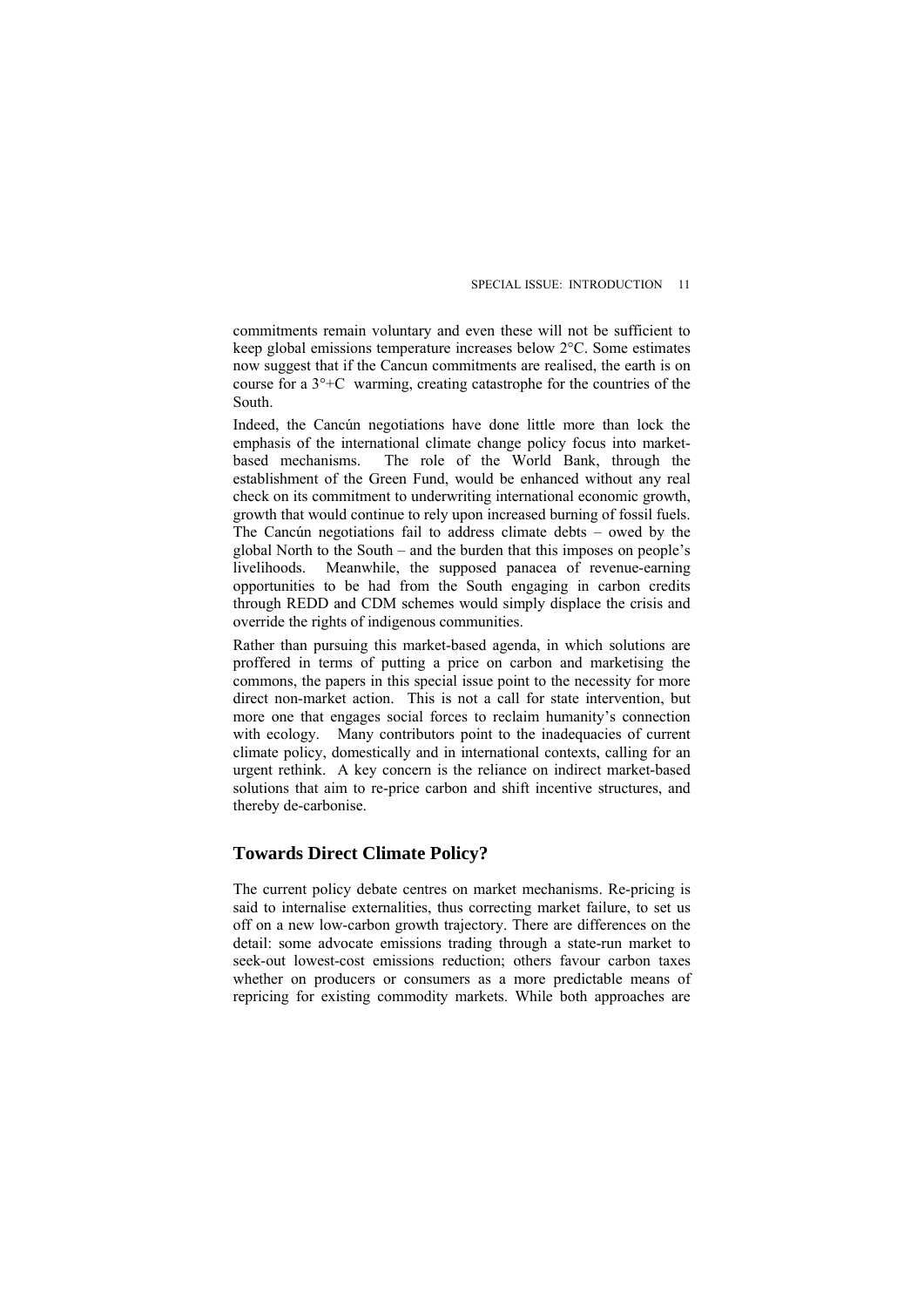presented as pro-market, ironically enough, electricity pricing in Australia is fully regulated.

Indirect market-based schemes may conform to the dominant orthodox mythologies, but are they adequate? We would suggest there are at least four important tests.

One, will repricing penalise the extraction of fossil fuels? No, we are told it is the burning of fossil fuels that must be targeted, not their extraction. So, while mining companies continue to reap super-profit, as Rudd called it, power stations (and power consumers) will foot the bill. As such, repricing, whether through a tax or emission trading, creates no direct disincentive to extraction. The only question is how will the revenues be spent, and the corporates are already lining up. Take Marius Kloppers, for instance, chief of the world's largest diversified mining company, BHP Billiton, who is a recent convert to a 'revenue neutral' carbon tax (Lee 2010). And Greg Combet, the current Minister for Climate Change, who is happy to compensate the corporates, whatever scheme gets up (Maiden 2010).

Two, what scale of re-pricing will deliver de-carbonisation? Re-pricing must be sufficiently punitive to produce the required shift from carbon dependence. In Australia it is suggested that a carbon price of \$40 a tonne of greenhouse emissions would incentivise renewables to about a third of energy needs, leaving coal and gas to account for the rest (Diesendorf 2009). While it is questionable whether this is in any way adequate, it is also highly unlikely: even the Green Party's \$20/tonne tax would only rise to about \$30/tonne in 2020. On these terms the scheme fails.

Three, will the resulting reduced carbon intensity be offset by accelerated growth in overall energy demand? This has been the experience of repricing where it has been most forcefully applied, through carbon taxes in Sweden, Norway and Denmark, from the early 1990s. Of these three countries, only Denmark delivered significant per capita emissions reductions  $-15\%$  lower in 2006 than in 1990  $-$  but mainly by directly spending tax revenues on energy efficiency and renewables, not by shifting incentives (Prasad 2008; Giddens 2009).

Four, will the costs of addressing climate change be displaced to those least responsible for it and least able to pay? A carbon tax makes fossilfuel fired energy more expensive to produce: it increases the overall energy price structure in order to make renewable energy more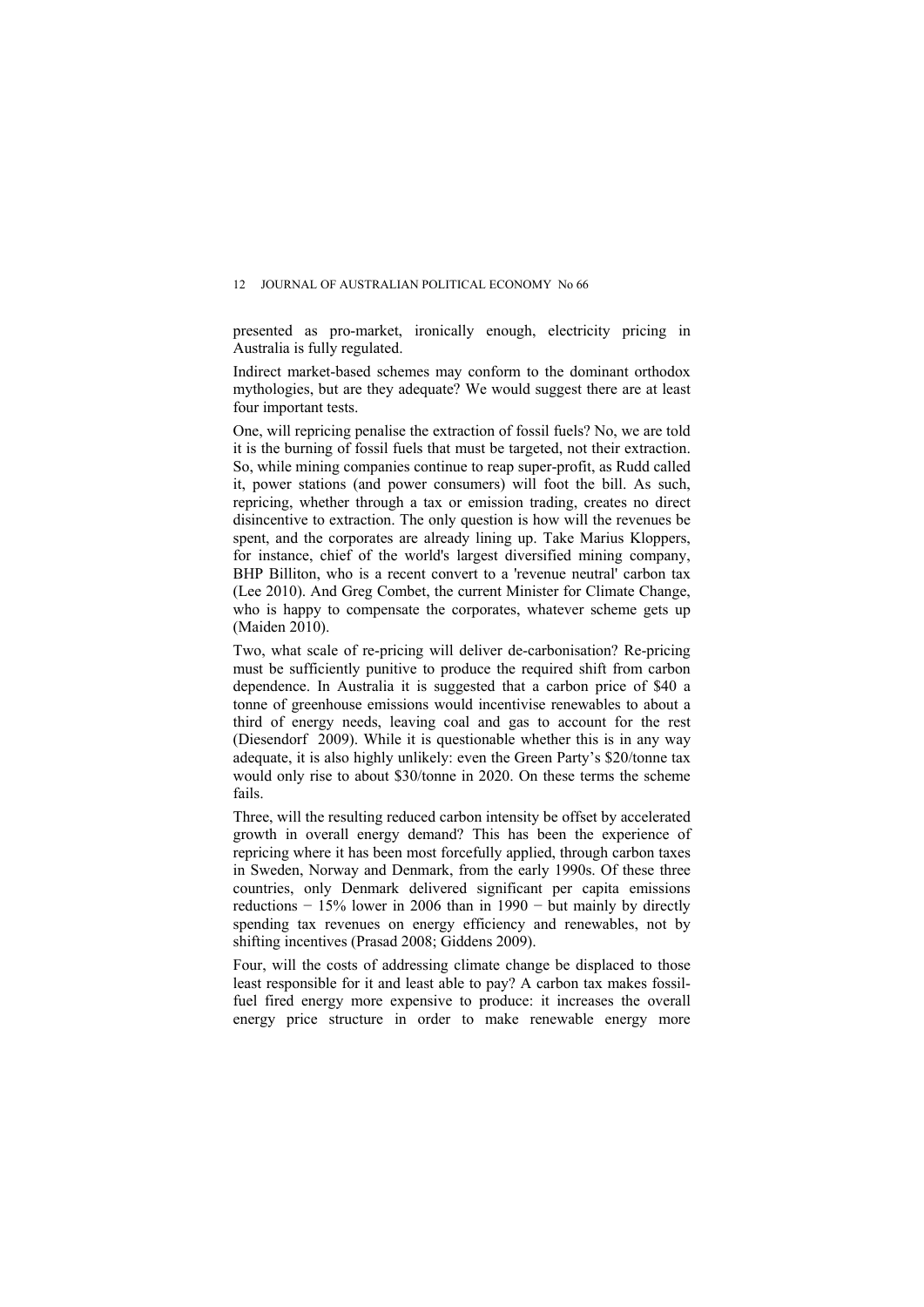competitive. Whether it succeeds in reducing emissions, the price hike is passed on to consumers. Revenue flows may be used to compensate low income consumers, but compensation is unreliable and unlikely to keep pace with rising costs; revenue for corporate welfare, for the large emitters, is likely to be more reliable.

As demonstrated by the EU ETS, and with Rudd's version, emissions trading is especially vulnerable to policy capture by dominant market players. Carbon taxes are not immune – demonstrated in December 2009 when the French constitutional court ruled that the proposed Sarkozy carbon tax unfairly favoured corporates (through exemptions for 93% of industrial emissions) (Parussini 2009). Not surprisingly the tax was dumped.

We are now witness to a growing international disillusionment with indirect market-based measures. Many have speculated about cause of the apparent shift in public opinion to the climate sceptics – citing the financial crisis, or the corporate-funded campaign as turning the tide. More important is a healthy scepticism of climate policy that funds polluters and shifts the burden to consumers. If climate policy is captured for elite interests, where do the mass of people sit? If you are presented with a choice between the status quo and a patently unjust climate policy, that is in any case grossly inadequate, which would you choose? Given the uncertainties, and indeed the urgency to generate substantial emissions reductions immediately, what are the prospects for more legitimate direct measures, both in the form of expenditure and through direct regulation?

Clearly a 1.5 °C temperature rise on pre-industrial levels, and no more than 350 ppm CO2e, is the only objective consistent with climate justice (Greenhouse Development Rights 2009). In April 2010 atmospheric CO2 stood at 392 ppm. The 1.5 °C target thus requires long term 'draw down' of existing carbon pollution into carbon sinks, as well as immediate drastic cuts in future emissions. If we extrapolate from 350 ppm then global reductions in total greenhouse emissions by more than 85% below 1990 levels by 2050 are required. Reflecting historic responsibility this should be achieved by a 100% cut by 2050 for industrialised countries; reflecting present day emissions, meeting a 350 ppm reduction would also require strong new emissions reductions for industrialising countries (Alliance of Small Island States (2009).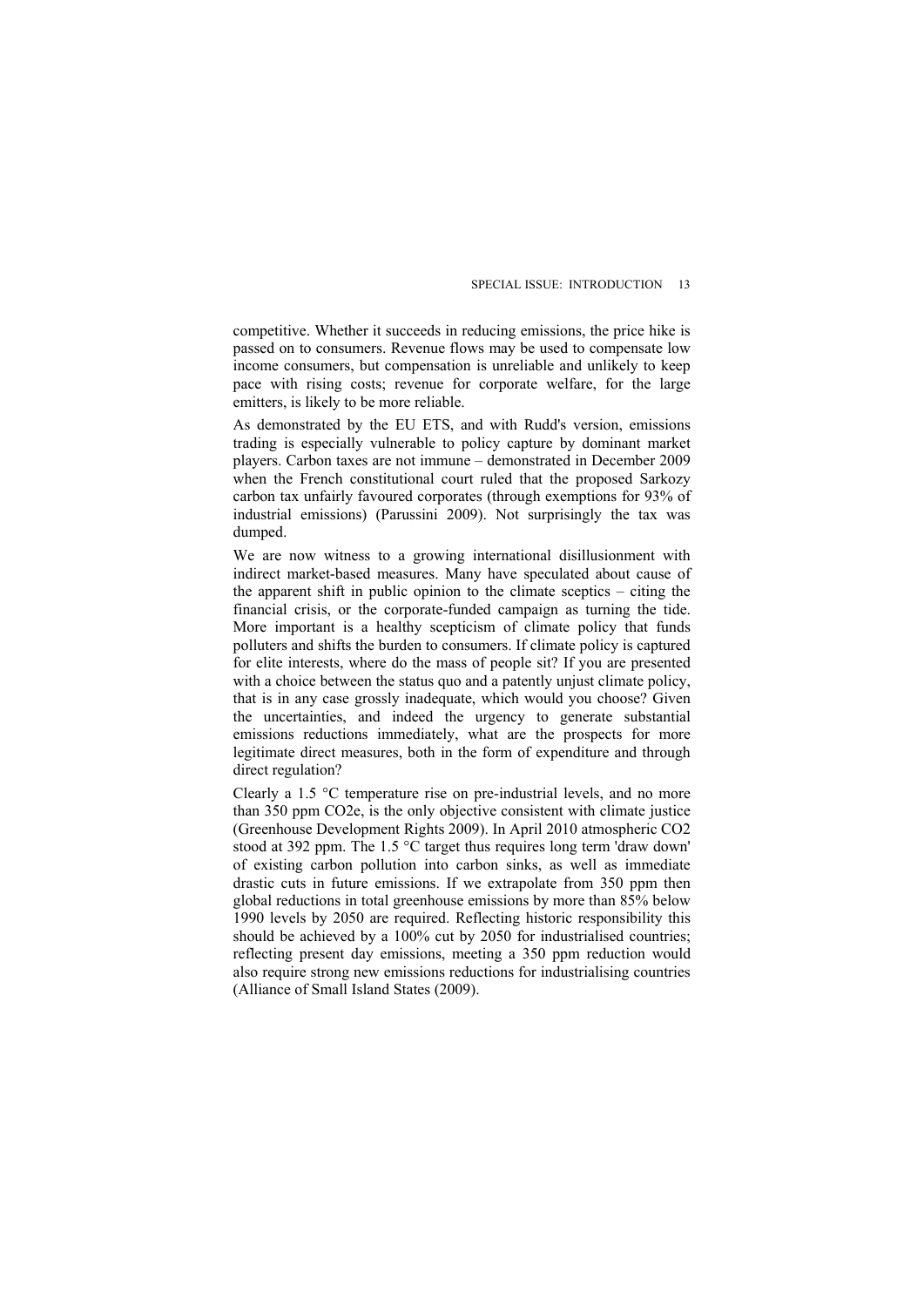Given these imperatives, what might a progressive climate policy look like? What non-market direct action measures are available? As members of the Climate Action Research Group, and as guest editors of this volume, we have developed the following sketch of a schema.

First, and foremost, we need to direct the economy and society to regenerative sufficiency, away from the productivist exploitation of natural resources (in particular fossil fuels). New norms of development are required to shift to forms of regenerative growth, growth that enhances ecology rather than exploiting and diminishing it. These norms must drive and underpin any 'direct action' program proposed.

Second, regeneration must be bound-in with global climate justice, through climate debt repayments. This would entail supporting Trust Funds to address adaptation and mitigation needs in the Global South, with the scale of obligation calculated both as an expression of the ratio between Australian per capita emissions and the global average, and as an expression of historic emissions debt. Such mechanisms should fund immediate emissions reductions in the South, given the loss of a Southern 'emissions window' with a 350 ppm target.

Third, localisation and social justice must guide the regenerative model. The national energy market must be dismantled, to disaggregate and scale-down the base load power system. Decentralisation of energy supply can enable localisation of energy production, and democratisation of provision. Equally, localisation of energy supply can outflank the fossil fuel power sector, allowing direct delinking from the coal cycle, and from energy dependence. It is also an antidote to cost-shifting, removing reliance on social protection by directly addressing energy poverty under the climate transition. There are also direct remedies for the transport sector – for public renewable transport, vehicle emissions standards, or car-free cities – which, again, cut emissions and promote social justice.

Fourth, regulatory instruments must be deployed for large domestic industrial emitters: minimum reductions in emissions could simply be announced for the 1000 companies and agencies listed under the Rudd CPRS, which account for about 70% of emissions in Australia. Compliance with the CPRS targets has already been assessed as having comparatively minimal impact on these companies, whether or not they claim special privileges as 'energy-intensive' or 'trade-exposed' companies (Daley and Ellis 2010) ). Sanctions for breaching a 30-year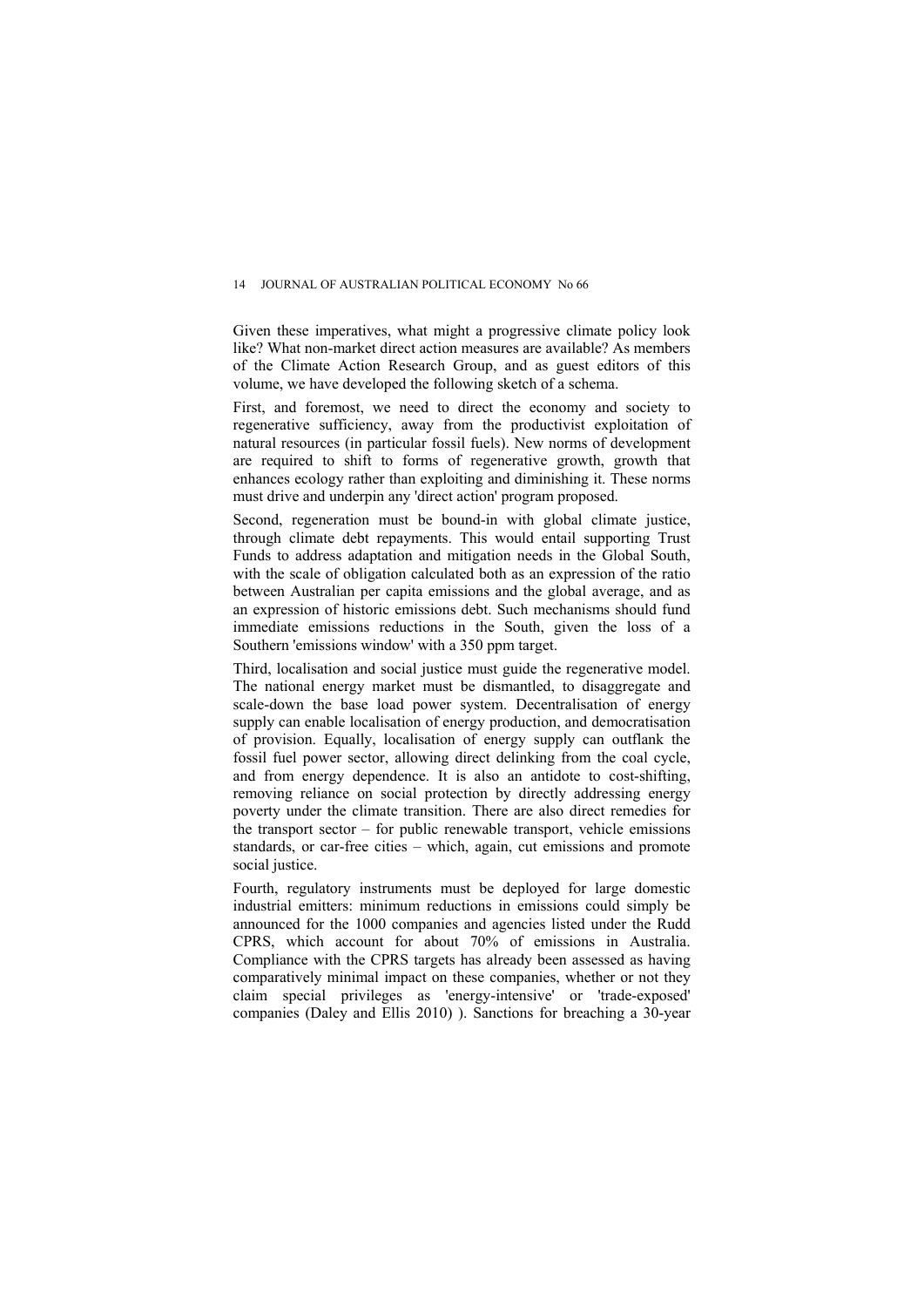phase-out of emissions could include hefty fines, fixed as a fine per tonne of excess emissions. Entities failing to meet required emissions reductions could ultimately be compulsorily acquired by a new Commonwealth agency, with reasonable compensation to shareholders.

Fifth, direct action requires directly decommissioning coal power and coal exports. Large-scale energy supplies must be transformed with the closure of fossil-fuel dependent power stations, and public investment redirected into a publicly-owned renewables industry. A halt on all new mines, and a just transitions program for the wholesale decommissioning of coal mining for export is central to support renewables internationally. Reductions in export volume could be simply achieved through mandated reductions in mine output. There may be legitimate claims for compensation from investors, although with climate change on the agenda for two decades, it is clear they should have accounted for the risk. More real may be specific obligations to assist countries importing Australian coal, to reduce coal dependence.

Sixth, public funds for de-carbonisation could be raised through progressive direct taxes. Hypothecated carbon income and corporate taxes could be imposed to fund renewables, to finance just transitions in coal-dependent communities, and to meet international obligations. Such taxes have a progressive effect on income distribution, ensuring that the cost of emissions reduction are borne by those most able to pay. Such direct taxes would complement direct non-market regulatory measures: in contrast, the incentive-based logic of indirect taxation would clash with direct efforts at limiting emissions and decommissioning. But recognising that direct decommissioning can only extend across the national jurisdiction, there would also be a need for taxes on importing embodied carbon, such as in the form of tariffs on the emissions content of imports.

Seventh, and finally, systematic expansion of sink capacity is required as a key component. Meeting the 350 ppm target requires 'drawing down' CO2e on a massive scale. If we reject geo-engineering as inherently high-risk, then the chief mechanism to do this is by changing land use patterns, both to retain stored emissions and to expand sinks, through afforestation and changed agricultural practices, in relation to both livestock and arable production. Clearly this requires a range of direct land regulations, which will shift the meaning of land ownership.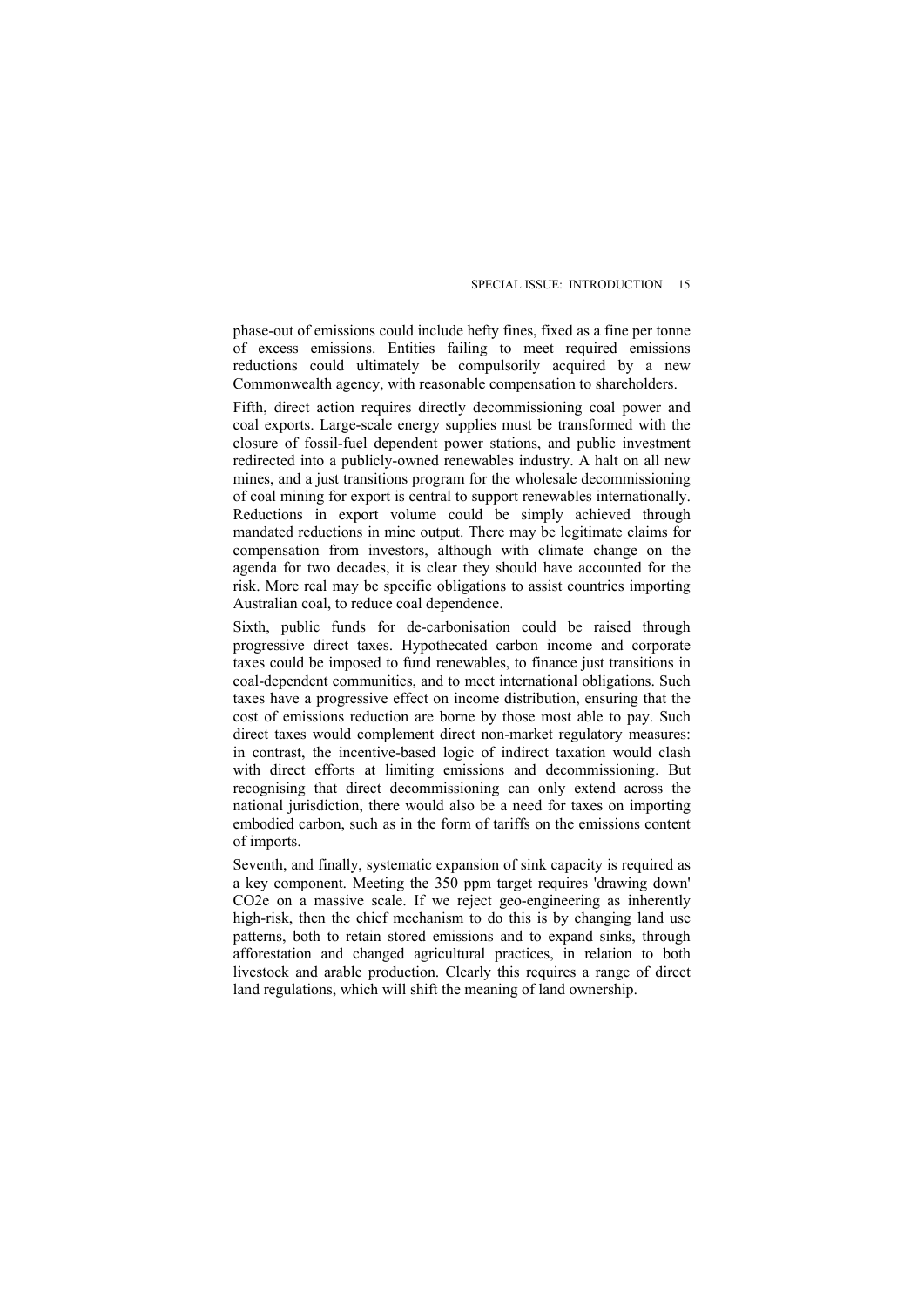#### 16 JOURNAL OF AUSTRALIAN POLITICAL ECONOMY No 66

These parameters of direct action are becoming more salient as climate change accelerates. Market-based measures such as a carbon tax are inadequate, and open to elite capture. Positive transformative agendas, centred on the regenerative models for transformation, open up new possibilities We anticipate that ideas like these, and others promoted in this Special Issue, will gain traction in the coming years, creating real solutions to the climate crisis.

#### **References**

Alliance of Small Island States (2009) Declaration. September 2009.

Daley, J. and Ellis, T. (2010) *Restructuring the Australian Economy to Emit Less Carbon.*  Melbourne: Grattan Institute.

Diesendorf, M. (2009) 'Need energy? Forget nuclear and go natural.' *The Age,* 14 October.

Giddens, A. (2009) *The Politics of Climate Change.* Cambridge: Polity.

Greenhouse Development Rights (2009) 'A 350 ppm Emergency Pathway.' San Francisco: EcoEquity.

Lee, T. (2010) 'BHP's chief Marius Kloppers pushes carbon tax.' *The Australian,* 16 September.

Maiden, S. (2010) 'Coal industry is safe: Combet, The Australian.' *The Australian.* 13 September.

Parussini, G. (2009) Constitutional Court strikes down French Carbon Tax, *The Wall Street Journal,* 14 December.

Prasad, M. (2008) 'On Carbon, Tax and Don't Spend.' *New York Times,* 25 March.